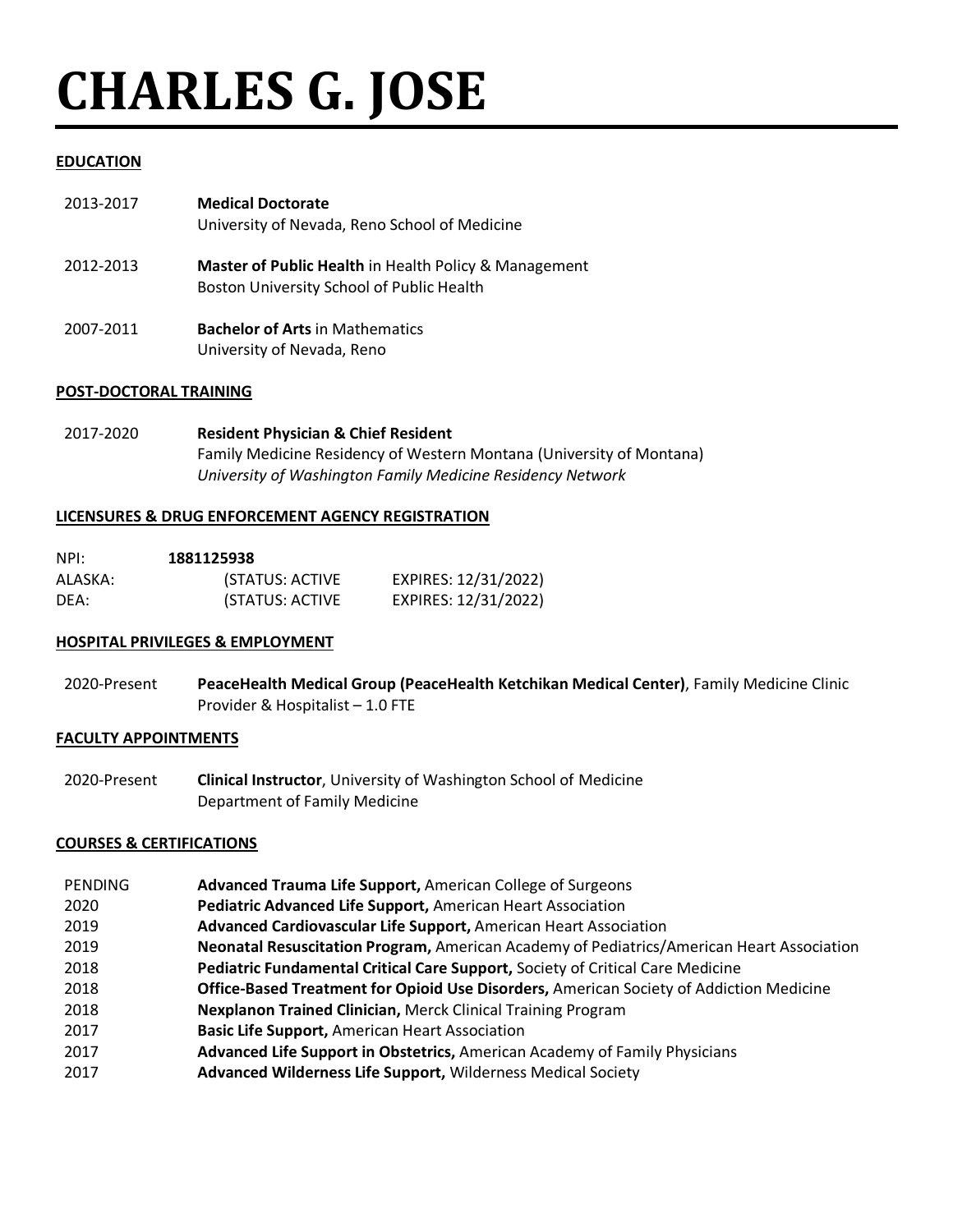## **HONORS & AWARDS**

| Residency       | Family Medicine Resident Award for Advocacy, Association of Family Medicine Residency<br>Directors, 2019                                                                                                                                       |
|-----------------|------------------------------------------------------------------------------------------------------------------------------------------------------------------------------------------------------------------------------------------------|
|                 | Awarded to residents who have demonstrated skills and interest in legislative or regulatory<br>advocacy.                                                                                                                                       |
|                 | Faculty for Tomorrow Resident Scholarship, Society of Teachers of Family Medicine, 2019<br>Awarded to underrepresented racial and ethnic populations in the medical profession who<br>are strongly interested in careers in academic medicine. |
| Medical School  | Outstanding Student in Family Medicine, University of Nevada, Reno School of Medicine, 2017<br>Awarded to one graduating fourth year medical student.                                                                                          |
|                 | Cavanaugh Community Volunteer Award, University of Nevada, Reno, 2017                                                                                                                                                                          |
|                 | Awarded to one UNR graduating student with record of outstanding community service<br>work.                                                                                                                                                    |
|                 | Excellence in Public Health Award, United States Public Health Service, 2015                                                                                                                                                                   |
|                 | Recognizes commitment to advocacy, education, and service for marginalized and<br>underserved populations.                                                                                                                                     |
| Graduate School | BUSPH Merit Award, Boston University School of Public Health, 2012                                                                                                                                                                             |
| Undergraduate   | Kremlin Fellow, Library of Congress, 2011                                                                                                                                                                                                      |
|                 | Selected as one of 15 student body presidents in the nation to represent the United States in a<br>pilot Russian leadership exchange program.                                                                                                  |

#### **PROFESSIONAL POSITIONS & MAJOR APPOINTMENTS**

| 2020-Present | Family Medicine Site Director, PeaceHealth Ketchikan Medical Center, WWAMI Regional Medical                                                                                                                                                                                                                                                                                                                                                                                                                                                |
|--------------|--------------------------------------------------------------------------------------------------------------------------------------------------------------------------------------------------------------------------------------------------------------------------------------------------------------------------------------------------------------------------------------------------------------------------------------------------------------------------------------------------------------------------------------------|
|              | Education Program, University of Washington School of Medicine                                                                                                                                                                                                                                                                                                                                                                                                                                                                             |
|              | Clinical clerkship director for medical students in the Rural Underserved Opportunities                                                                                                                                                                                                                                                                                                                                                                                                                                                    |
|              | Program (RUOP), Targeted Rural Underserved Track (TRUST), and WWAMI Rural                                                                                                                                                                                                                                                                                                                                                                                                                                                                  |
|              | Integrated Training Experience (WRITE).                                                                                                                                                                                                                                                                                                                                                                                                                                                                                                    |
| 2020         | Medical Direction & Research, Testing Branch Lead, Missoula City-County Health Department,                                                                                                                                                                                                                                                                                                                                                                                                                                                 |
|              | Incident Command System for COVID-19 Response                                                                                                                                                                                                                                                                                                                                                                                                                                                                                              |
|              | On-site physician consultant for the MCCHD COVID-19 Drive Thru Testing Clinic.                                                                                                                                                                                                                                                                                                                                                                                                                                                             |
|              | Responsible for medical oversight with respect to: COVID-19 testing protocol development,<br>daily workflow monitoring and evaluation, application of dynamic CDC-recommended<br>testing guidelines, community-wide surveillance testing strategic planning.                                                                                                                                                                                                                                                                               |
| 2019-2020    | Chief Resident, Family Medicine Residency of Western Montana                                                                                                                                                                                                                                                                                                                                                                                                                                                                               |
|              | Elected as one of two chief residents responsible for facilitating communication between<br>peer residents, faculty, and staff. Duties include, but not limited to: working with Program<br>Director and Associate Program Director in planning and leading discussions for resident,<br>resident-faculty, and faculty meetings; working with resident colleagues to identify<br>problems and solutions within the residency program; assisting in curricular development;<br>and developing and implementing new educational experiences. |
| 2020         | Advisory Group Resident Representative, American Academy of Family Physicians National                                                                                                                                                                                                                                                                                                                                                                                                                                                     |
|              | <b>Research Network</b>                                                                                                                                                                                                                                                                                                                                                                                                                                                                                                                    |
|              | Appointed resident responsible for advising the Network Director in matters regarding the<br>AAFP NRN research agenda and portfolio to ensure these are consistent with the needs of<br>family physicians and their patients, assisting in strategic planning, identifying potential<br>investigators, projects, and funders for the Network, providing advice regarding specific<br>projects of the Network.                                                                                                                              |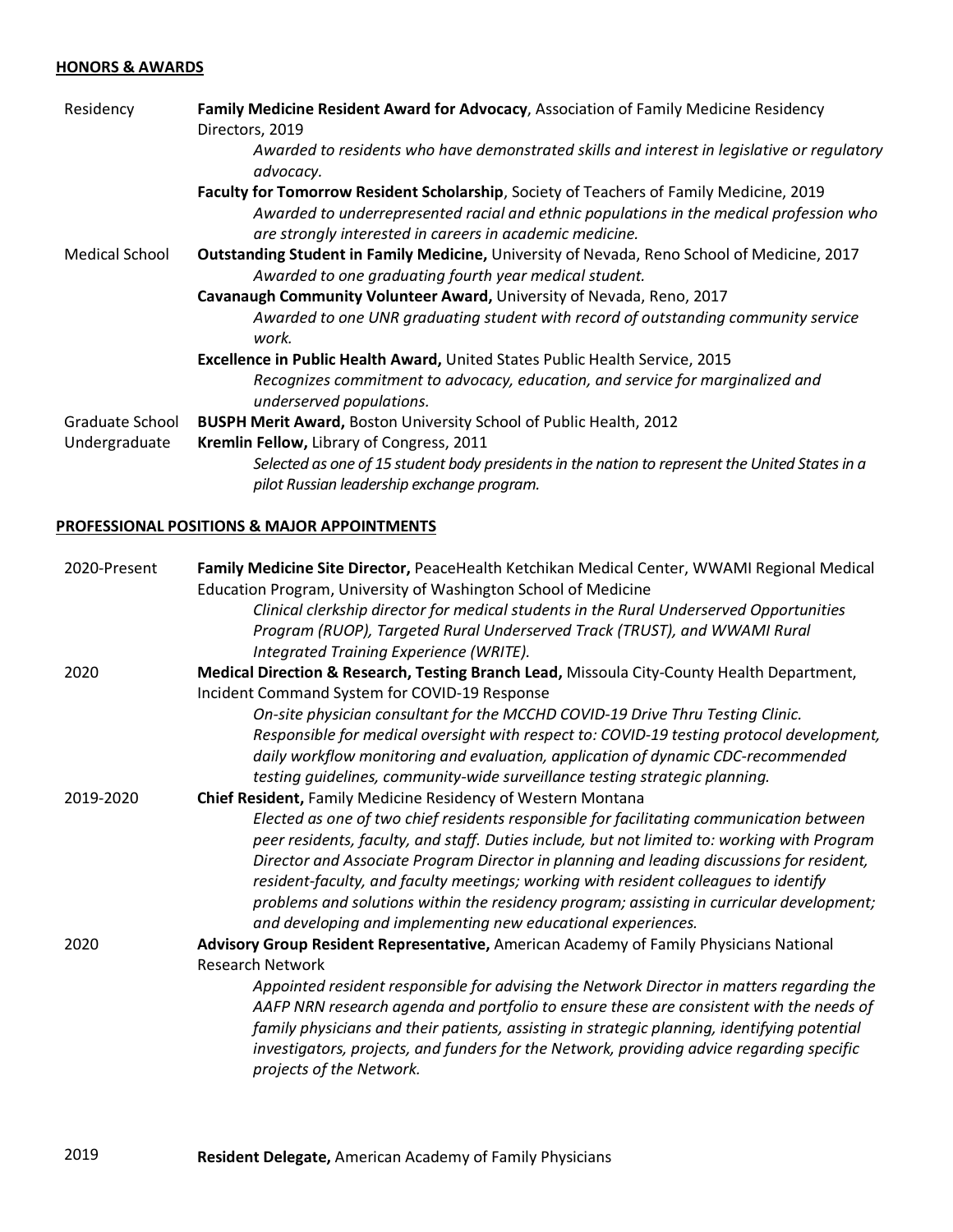|           | Resident representative to the National Congress of Family Medicine Residents for the state<br>of Montana, as selected by the Montana Academy of Family Physicians. Served on<br>Reference Committee. |
|-----------|-------------------------------------------------------------------------------------------------------------------------------------------------------------------------------------------------------|
| 2018-2019 | Board Member, Board of Trustees, Montana Medical Association                                                                                                                                          |
|           | Resident representative for the Family Medicine Residency of Western Montana                                                                                                                          |
|           | responsible for engaging resident physicians in health policy and advocacy within the state                                                                                                           |
|           | of Montana. Participant in the Hard-wiring Leadership Excellence in Medicine training to                                                                                                              |
|           | improve clinical leadership in the health care setting.                                                                                                                                               |
| 2016-2017 | Director IV, University of Nevada, Reno School of Medicine Student Outreach Clinic<br>Senior medical student appointed to assist with grant writing, clinic development, and                          |
|           | growth projects including, but not limited to: satellite clinic development, financial portfolio                                                                                                      |
|           | expansion, clinic operations improvement. Voting member of the Board of Directors.                                                                                                                    |
|           | Established a Division of Social Work within the student-run, patient-centered medical                                                                                                                |
|           | home that is responsible for: staffing social workers at each clinic, running a phone bank to                                                                                                         |
|           | improve patient contact and follow-up, and collecting demographic and social data to                                                                                                                  |
|           | target clinic operations and develop data-driven marketing strategies.                                                                                                                                |
| 2015-2016 | Student Representative & Sub-Group Leader, University of Nevada, Reno School of Medicine                                                                                                              |
|           | Community Partners & Rural Health Strategic Planning Committee                                                                                                                                        |
|           | Responsible for developing goals and measurable outcomes to improve medical school                                                                                                                    |
|           | outreach with local and rural communities during a time of institutional transition.                                                                                                                  |
| 2014-2015 | Community Relations Officer, University of Nevada, Reno School of Medicine Student Outreach<br>Clinic                                                                                                 |
|           | Facilitated partnerships with the greater northern Nevada medical community as well as                                                                                                                |
|           | recruited and coordinated physician volunteers to precept at all monthly clinics. Developed                                                                                                           |
|           | an Upstreaming Project initiative that expanded social work services within the clinic to                                                                                                             |
|           | address the social determinants of health among patients. Voting member of the Board of<br>Directors.                                                                                                 |
| 2010-2011 | President, Associated Students of the University of Nevada (Student Body President)                                                                                                                   |
|           | Managed a \$1.8 million budget while representing students to university administration,<br>Nevada Board of Regents, Nevada Legislature, and the local community.                                     |

## **MAJOR COMMITTEE ASSIGNMENTS**

| 2020-Present | Antimicrobial Stewardship Committee, PeaceHealth Ketchikan Medical Center<br>Responsible for reviewing and implementing antimicrobial stewardship best practices |
|--------------|------------------------------------------------------------------------------------------------------------------------------------------------------------------|
|              | within the hospital and clinic settings.                                                                                                                         |
| 2020-Present | Community Collaboration Committee, PeaceHealth Ketchikan Medical Center                                                                                          |
|              | Physician representative and advocate for community engagement to improve clinical<br>health outcomes.                                                           |
| 2019-2020    | Advising & Remediation Committee, Family Medicine Residency of Western Montana                                                                                   |
|              | Responsible for identifying ways to improve advising and resident remediation policies and<br>procedures.                                                        |
| 2019-2020    | Diversity & Inclusion Committee, Family Medicine Residency of Western Montana                                                                                    |
|              | Responsible for improving resident and faculty education on diversity and inclusion in                                                                           |
|              | medicine. Worked with residency recruitment committee to improve recruitment strategies<br>for medical students underrepresented in medicine.                    |
| 2019-2020    | Ambulatory Curriculum Committee, Family Medicine Residency of Western Montana                                                                                    |
|              | Responsible for evaluation of ambulatory rotations and clinic work flows.                                                                                        |
| 2017-2019    | Medicine Curriculum Committee, Family Medicine Residency of Western Montana                                                                                      |
|              | Responsible for evaluation of all inpatient rotations. Developed an Adult Medicine Inpatient<br>Guide for incoming interns.                                      |
| 2016-2017    | <b>Student Hotspotting Learning Collaborative, Camden Coalition</b>                                                                                              |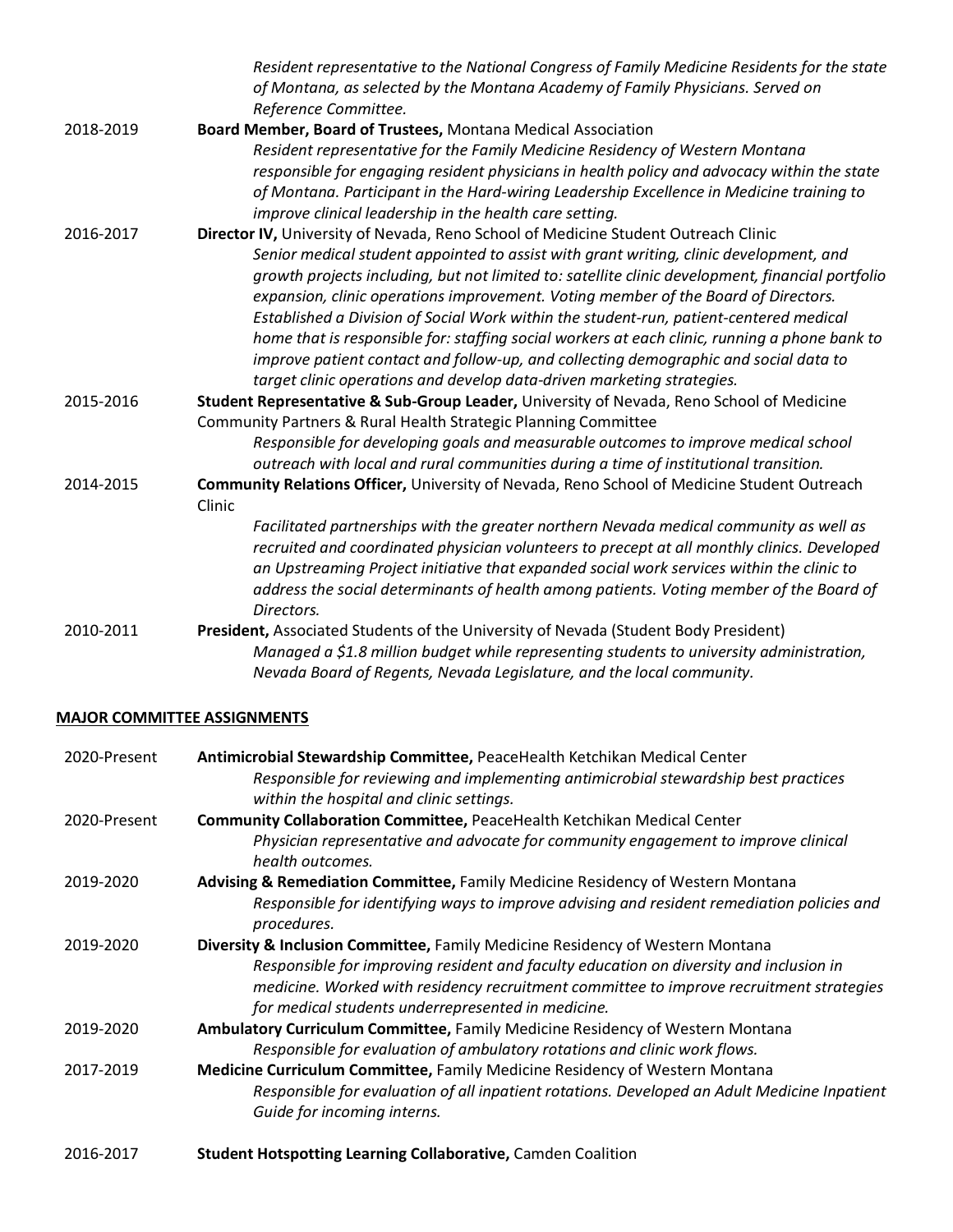*Student leader of a pilot program composed of an interprofessional team (medical students, public health professionals, nursing students, and local physicians) that identified and treated high utilizers of care. Co-sponsored by the Association of American Medical Colleges and Primary Care Progress.*

2014-2017 **Admissions Selection Committee,** University of Nevada, Reno School of Medicine

## **TEACHING EXPERIENCE**

| 2020-Present | <b>Clinical Instructor, University of Washington School of Medicine</b>                      |
|--------------|----------------------------------------------------------------------------------------------|
|              | Outpatient and inpatient clinical instructor for University of Washington School of Medicine |
|              | medical students and PA students as well as visiting residents.                              |
| 2017-2020    | <b>Resident, Family Medicine Residency of Western Montana</b>                                |
|              | Resident educator for: University of Washington School of Medicine WWAMI third and           |
|              | fourth year medical students, University of Montana Skaggs School of Pharmacy students,      |
|              | and visiting sub-internship medical students.                                                |
| 2018         | Facilitator, Pharmacy SIMS Lab, University of Montana Skaggs School of Pharmacy              |
| 2016-2017    | Small Group Leader, Teaching in Medicine, University of Nevada, Reno School of Medicine      |
| 2016-2017    | Supplemental Instructor, Family Medicine Clerkship, University of Nevada, Reno School of     |
|              | Medicine                                                                                     |
| 2014-2015    | Supplemental Instructor, Anatomy, University of Nevada, Reno School of Medicine              |

#### **RESEARCH EXPERIENCE**

| 2020-Present | Site Research Lead, WWAMI region Practice Research Network, University of Washington<br>Primary research lead and contact for the WWAMI region Practice and Research Network<br>(WPRN), a collaborative group of primary care practices in the WWAMI (Washington,                                                                                                                                                                                                                                                  |
|--------------|--------------------------------------------------------------------------------------------------------------------------------------------------------------------------------------------------------------------------------------------------------------------------------------------------------------------------------------------------------------------------------------------------------------------------------------------------------------------------------------------------------------------|
|              | Wyoming, Alaska, Montana, Idaho) region committed to research and practice<br>improvement.                                                                                                                                                                                                                                                                                                                                                                                                                         |
| 2019         | Larry A. Green Visiting Scholar, Robert Graham Center for Policy Studies in Family Medicine and<br><b>Primary Care</b>                                                                                                                                                                                                                                                                                                                                                                                             |
|              | Evaluated policy opportunities and state approaches related to primary care spend in the<br>United States. Developed a qualitative study to thematically analyze the processes of<br>passing, implementing, monitoring, and evaluating state-level legislation to increase<br>primary care spend. Responsible for literature review, study design, IRB submission, data<br>collection, analysis, and management. PI: Yalda Jabbarpour, MD; Andrew Bazemore, MD,<br><b>MPH</b>                                      |
| 2014-2017    | Co-Investigator, University of Nevada, Reno School of Medicine<br>Department of Internal Medicine                                                                                                                                                                                                                                                                                                                                                                                                                  |
|              | Developed a 3-year prospective cohort study to assess the efficacy of an education<br>program in improving the prognosis of patients with type 2 diabetes and to link patients to<br>resources including: access to a blood glucose monitor, healthy food options, social support<br>services, and affordable medications. Responsible for literature review, study design, IRB<br>submission, assessment development, patient recruitment and enrollment, and data<br>analysis and management. PI: Evan Klass, MD |
| 2014         | Student Research Training Program Participant, Vanderbilt University School of Medicine                                                                                                                                                                                                                                                                                                                                                                                                                            |
|              | Department of Pharmacology                                                                                                                                                                                                                                                                                                                                                                                                                                                                                         |
|              | Performed islet isolation, glucose-stimulated insulin secretion static cultures, AlphaLISA<br>insulin assays, GST purification, and Alphascreen competition assays to study the role of G<br>protein-coupled receptors in exocytotic glucose-stimulated insulin secretion. Supported by                                                                                                                                                                                                                            |
|              | NIH T32DK007061. PI: Heidi Hamm, PhD                                                                                                                                                                                                                                                                                                                                                                                                                                                                               |
| 2012-2014    | Research Intern, Boston Medical Center, Section of General Internal Medicine                                                                                                                                                                                                                                                                                                                                                                                                                                       |
|              | Clinical Addiction Research and Education (CARE) Unit                                                                                                                                                                                                                                                                                                                                                                                                                                                              |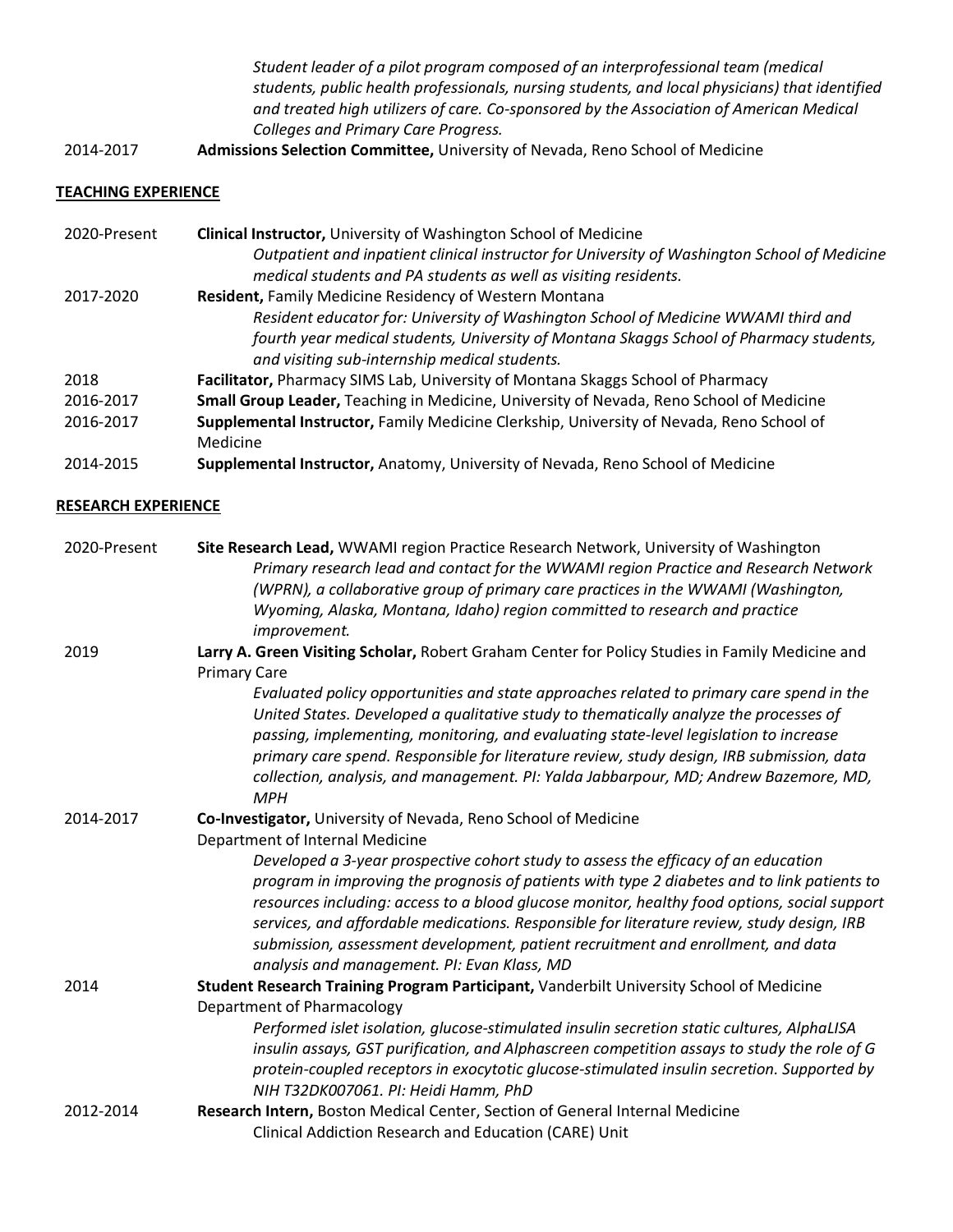|           | Developed a cross-sectional research study examining the characteristics and motivations<br>of overdose education and naloxone rescue kits for family members of opioid users.<br>Responsible for literature review, study design, assessment development, IRB submission,<br>and data management. Supported by NIDA R25DA033211. Faculty Mentor: Alexander<br>Walley, MD, MSc; PI: Sarah Bagley, MD |
|-----------|------------------------------------------------------------------------------------------------------------------------------------------------------------------------------------------------------------------------------------------------------------------------------------------------------------------------------------------------------------------------------------------------------|
| 2012-2013 | Project Coordinator, Boston Medical Center, Section of General Internal Medicine                                                                                                                                                                                                                                                                                                                     |
|           | Clinical Addiction Research and Education (CARE) Unit                                                                                                                                                                                                                                                                                                                                                |
|           | Conducted research in clinical addiction and substance abuse to improve the lives of HIV-                                                                                                                                                                                                                                                                                                            |
|           | infected individuals with unhealthy alcohol and other drug use.                                                                                                                                                                                                                                                                                                                                      |
|           | Assisted in patient recruitment and enrollment, RCT protocol design, assessment                                                                                                                                                                                                                                                                                                                      |
|           | development, IRB submission, data management, manuscript writing, literature review,                                                                                                                                                                                                                                                                                                                 |
|           | investigational new drug application preparation, and grant proposal preparation.                                                                                                                                                                                                                                                                                                                    |
|           | Supported by NIH U24AA020778 and U01AA020784. PI: Jeffrey Samet, MD, MA, MPH                                                                                                                                                                                                                                                                                                                         |

#### **ORAL PRESENTATIONS**

| 2020 | Building Resident Training for Hepatitis C Treatment for Rural and Underserved Populations<br>Scholarly Topic Roundtable Presentation, Society of Teachers of Family Medicine 2020<br><b>Annual Spring Conference</b>                                            |
|------|------------------------------------------------------------------------------------------------------------------------------------------------------------------------------------------------------------------------------------------------------------------|
| 2020 | <b>Short Bowel Syndrome: Sequalae &amp; Management</b>                                                                                                                                                                                                           |
|      | Friday Medical Conference and Residency Capstone, Postgraduate Institute for Medicine<br>and Western Montana Area Health Education Center                                                                                                                        |
| 2019 | <b>Values and Ethics: Medical Ethics Overview and Cases</b>                                                                                                                                                                                                      |
|      | AHHS 491/591 Interprofessional Education Seminar, University of Montana College of<br><b>Health Professions &amp; Biomedical Sciences</b>                                                                                                                        |
| 2019 | <b>Primary Care Endoscopy Training in Rural Montana</b>                                                                                                                                                                                                          |
|      | Scholarly Topic Roundtable Presentation, Society of Teachers of Family Medicine 2019<br><b>Annual Spring Conference</b>                                                                                                                                          |
| 2017 | <b>Health Care Ethics Cases</b>                                                                                                                                                                                                                                  |
|      | AHHS 491/591 Interprofessional Education Seminar, University of Montana College of<br><b>Health Professions &amp; Biomedical Sciences</b>                                                                                                                        |
| 2017 | Hotspotting: Barriers & Strategies in Navigating the Health Care System                                                                                                                                                                                          |
|      | One-Hour CME Course, Renown Health, Reno, Nevada                                                                                                                                                                                                                 |
| 2014 | The role of $\alpha_{2A}$ adrenergic receptors via G $\beta y$ -SNARE inhibition in exocytotic glucose-stimulated<br>insulin secretion.                                                                                                                          |
|      | NIDDK Medical Student Research Symposium, Vanderbilt University School of Medicine                                                                                                                                                                               |
| 2013 | Motivations and benefits of overdose education and naloxone distribution for family members                                                                                                                                                                      |
|      | of opioid users.                                                                                                                                                                                                                                                 |
|      | BUSPH Practicum Poster Session, Boston University School of Public Health                                                                                                                                                                                        |
| 2012 | Article Review - Medical marijuana laws in 50 states: Investigating the relationship between<br>state legalization of medical marijuana use, abuse and dependence.<br>Journal Club, Clinical Addiction Research and Education (CARE) Unit, Boston Medical Center |
|      |                                                                                                                                                                                                                                                                  |

## **ABSTRACTS**

Matheny A, **Jose C**, Morgosh K, Horne S. Building Resident Training for Hepatitis C Treatment for Rural and Underserved Populations. Society of Teachers in Family Medicine 2020 Annual Spring Conference, May 2-6, 2020, Salt Lake City, Utah. *(Rescheduled due to COVID-19)*

**Jose C**, Jabbarpour Y, Gonzalez M, Etz R, Bazemore A. Primary Care Spend Legislation by State: A Thematic Stakeholder Analysis. 47th NAPCRG Annual Meeting, November 16-20, 2019, Toronto, Ontario, Canada.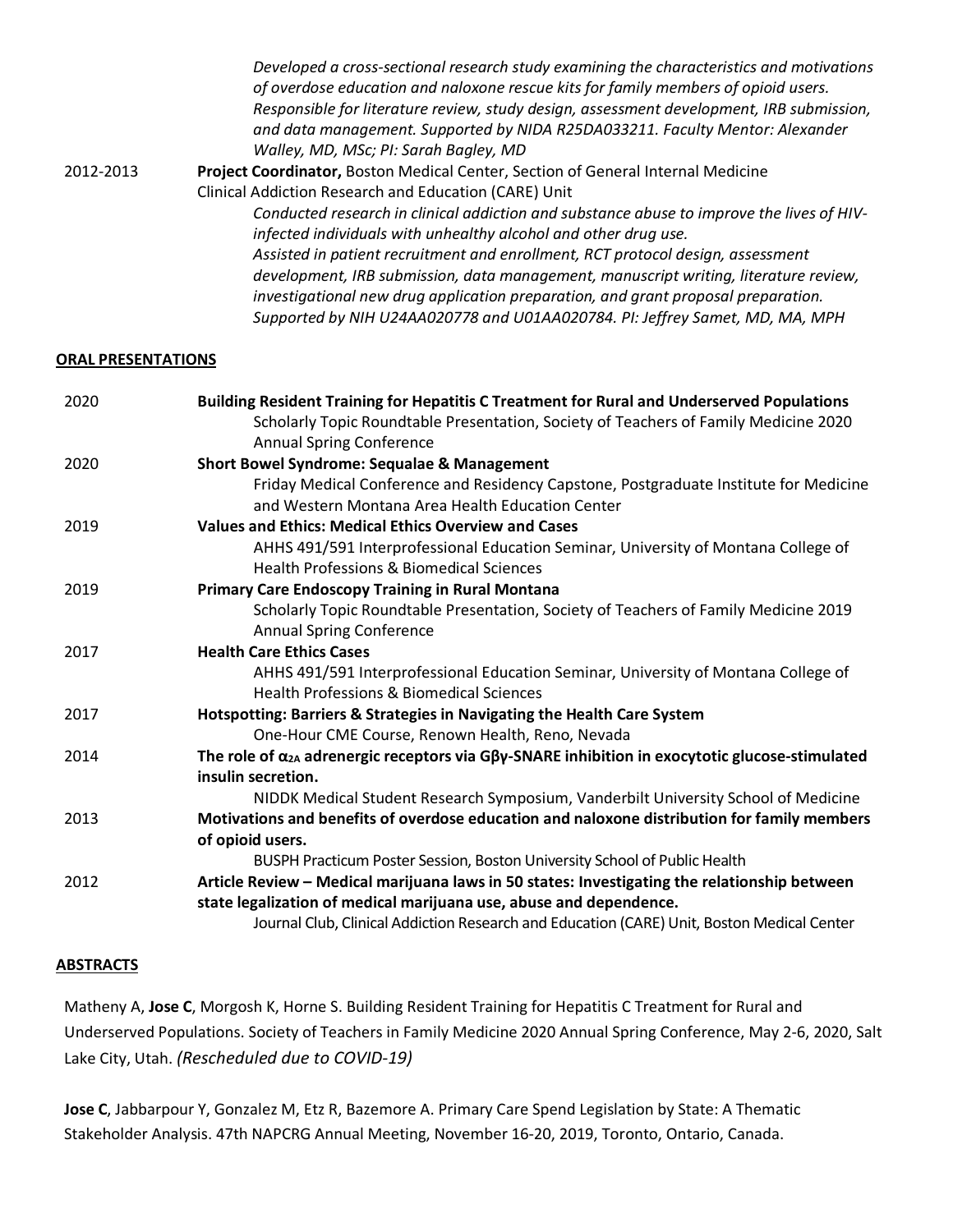**Jose C**, Matheny A, Cruikshank R, Bell D. Primary Care Endoscopy Training in Rural Montana. Billings Clinic Research Symposium, Rural Healthcare Education: Learning & Teaching Under the Big Sky, May 17, 2019, Billings, Montana.

**Jose C**, Matheny A, Cruikshank R, Bell D. Primary Care Endoscopy Training in Rural Montana. Society of Teachers in Family Medicine 2019 Annual Spring Conference, April 30, 2019, Toronto, Ontario, Canada.

**Jose C**, Zurawski Z, Han C, Stauffer SR, Hamm HE. The role of α<sub>2A</sub> adrenergic receptors via Gβγ-SNARE inhibition in exocytotic glucose-stimulated insulin secretion. 32<sup>nd</sup> Annual George G. Bierkamper Student Research Convocation, October 20, 2014, Reno, Nevada.

**Jose C**, Zurawski Z, Han C, Stauffer SR, Hamm HE. The role of α<sub>2A</sub> adrenergic receptors via Gβγ-SNARE inhibition in exocytotic glucose-stimulated insulin secretion. NIDDK Medical Student Research Symposium, August 6-7, 2014, Nashville, Tennessee.

Bagley SM, Peterson J, Cheng DM, **Jose C**, O'Connor P, Walley AY. Overdose Education and Naloxone Rescue Kits for Family Members of Opioid Users: Characteristics, Motivations and Naloxone Use. CPDD, June 14-19, 2014, San Juan, Puerto Rico.

## **PUBLICATIONS**

**Jose C**, Jabbarpour Y. Primary Care Spend in Delaware: Qualitative Features for Innovation. Delaware Journal of Public Health. 2019 Dec 1; 5(5):40-41.

Jabbarpour Y, Greiner A, Jetty A, Coffman M, **Jose C**, Petterson S, Pivaral K, Phillips RL, Bazemore A, Kane AN. Investing in Primary Care: A State-Level Analysis. Patient-Centered Primary Care Collaborative Report. 2019 Jul 17.

Bagley SM, Peterson J, Cheng DM, **Jose C**, O'Connor P, Walley AY. Overdose education and naloxone rescue kits for family members of opioid users: Characteristics, motivations and naloxone Use. Subst Abus. 2015 Jan 7:0.

Song R, Hennig GW, Wu Q, **Jose C**, Zheng H, Yan W. Male germ cells express abundant endogenous siRNAs. Proc Natl Acad Sci USA. 2011 Aug 9; 108(32):13159-64.

## **NON-MEDICAL PUBLICATIONS**

**Jose C**. A primary care call to arms: Policy meets motivational interviewing. *Montana Academy of Family Physicians magazine.* 2019 Sept: 14-15. Print.

**Jose C**. I-185 benefits veterans, many others. *Missoulian (Online Ed.)*. Opinion section. 2018 Oct 7. Retrieved from https://missoulian.com/opinion/letters/i--benefits-veterans-many-others/article\_57278a87-a044-5530-9280- 8593f4c50385.html.

#### **COMMUNITY ENGAGEMENT**

2020-Present 2021-Present **Ketchikan Volunteer Rescue Squad,** Member **Ketchikan Arts and Humanities Council,** Board Member

#### **PROFESSIONAL SOCIETIES & AFFILIATIONS**

- 2020-Present **Society of Hospital Medicine,** National Member
- 2019-Present **North American Primary Care Research Group,** National Member